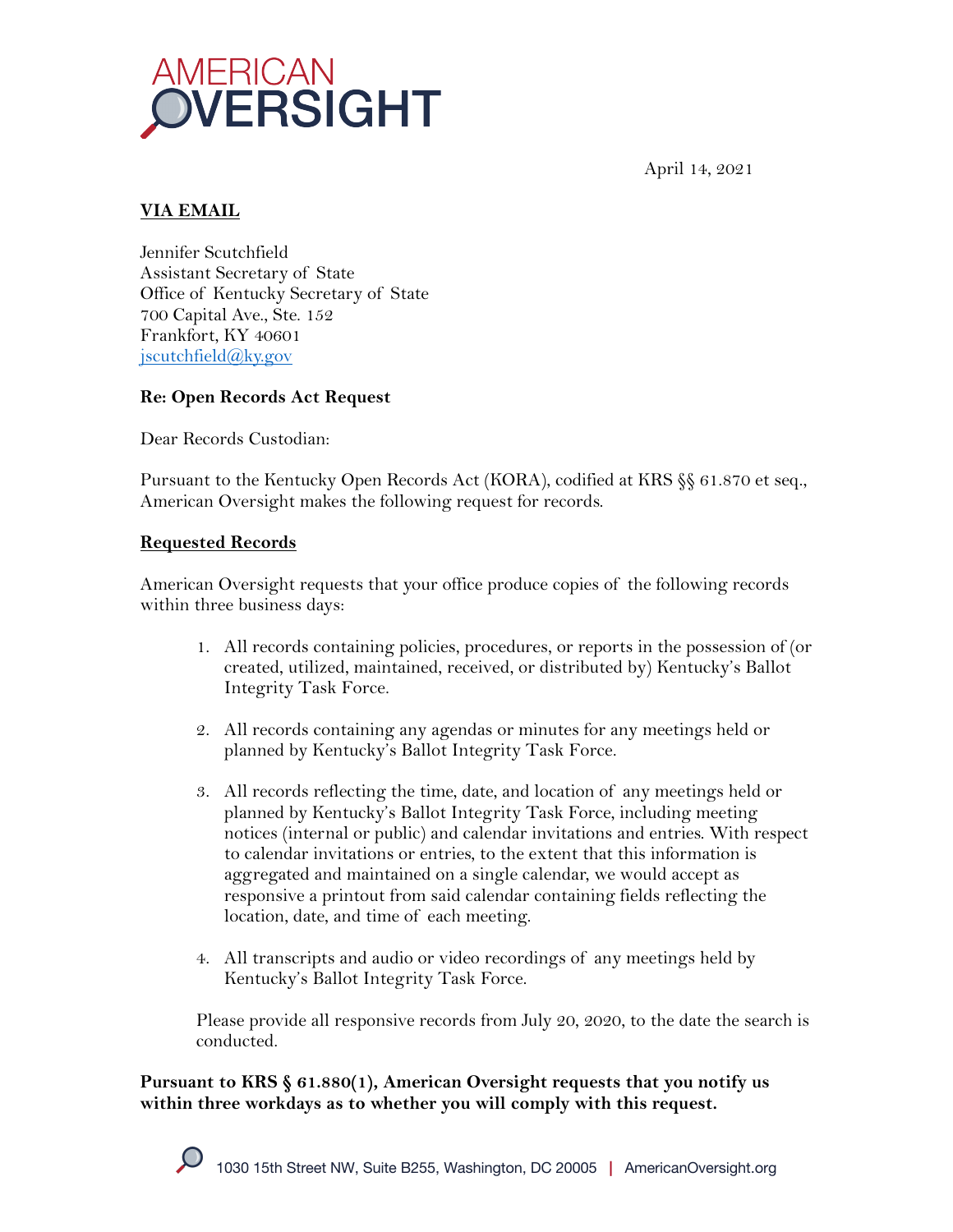# **Statement of Noncommercial Purpose**

This request is for noncommercial purposes, and American Oversight respectfully requests a waiver of any fees associated with processing this request for records. To the extent any fees are charged, pursuant to KRS § 61.874(3), American Oversight asks that such fees be limited to the actual cost of reproduction and exclude the cost of agency staff time.

This request is primarily and fundamentally for non-commercial purposes. American Oversight seeks the records requested to inform the public regarding Kentucky's efforts to publicize instances of election fraud. Claims of widespread election fraud are of significant public interest both in Kentucky and nationwide.<sup>1</sup> Records with the potential to shed light on this matter would contribute significantly to public understanding of operations of the government, including what specific steps Kentucky's Ballot Integrity Task Force has taken or intends to take in order to support ballot integrity.

Furthermore, as a  $501(c)(3)$  nonprofit, American Oversight does not have a commercial purpose and the release of the information requested is not in American Oversight's financial interest. American Oversight's mission is to promote transparency in government, to educate the public about government activities, and to ensure the accountability of government officials. American Oversight uses the information gathered, and its analysis of it, to educate the public through reports, press releases, or other media. American Oversight also makes materials it gathers available on its public website and promotes their availability on social media platforms, such as Facebook and Twitter.<sup>2</sup>

American Oversight has also demonstrated its commitment to the public disclosure of documents and creation of editorial content through numerous substantive analyses posted to its website.<sup>3</sup> Examples reflecting this commitment to the public disclosure of

https://spectrumnews1.com/ky/lexington/news/2020/11/20/there-are-no-knowncases-of-voter-fraud-in-kentucky-election; Daniel Desrochers, *Group's Claims of* 

*Irregularities in Kentucky Governor Election Quickly Debunked*, Lexington Herald-Leader (Nov. 13, 2019, 5:54 PM), https://www.kentucky.com/news/politics-

government/article237320779.html; Emma Kinery, *What's Behind the Latest Fight Over Americans' Right to Vote*, Wash. Post (Mar. 29, 2021, 10:57 AM),

https://www.washingtonpost.com/business/whats-behind-the-latest-fightoveramericans-right-to-vote/2021/03/26/12ec2a64-8e5b-11eb-a33eda28941cb9ac\_story.html.

<sup>1</sup> *See, e.g.*, Adam K. Raymond, *There Are "No Known Cases" of Voter Fraud in Kentucky*, Spectrum 1 News (Nov. 20, 2020, 4:45 PM),

<sup>2</sup> American Oversight currently has approximately 15,700 page likes on Facebook and 106,200 followers on Twitter. American Oversight, FACEBOOK,

https://www.facebook.com/weareoversight/ (last visited Apr. 13, 2021); American Oversight (@weareoversight), TWITTER, https://twitter.com/weareoversight (last visited Apr. 13, 2021).

<sup>3</sup> *News*, American Oversight, https://www.americanoversight.org/blog.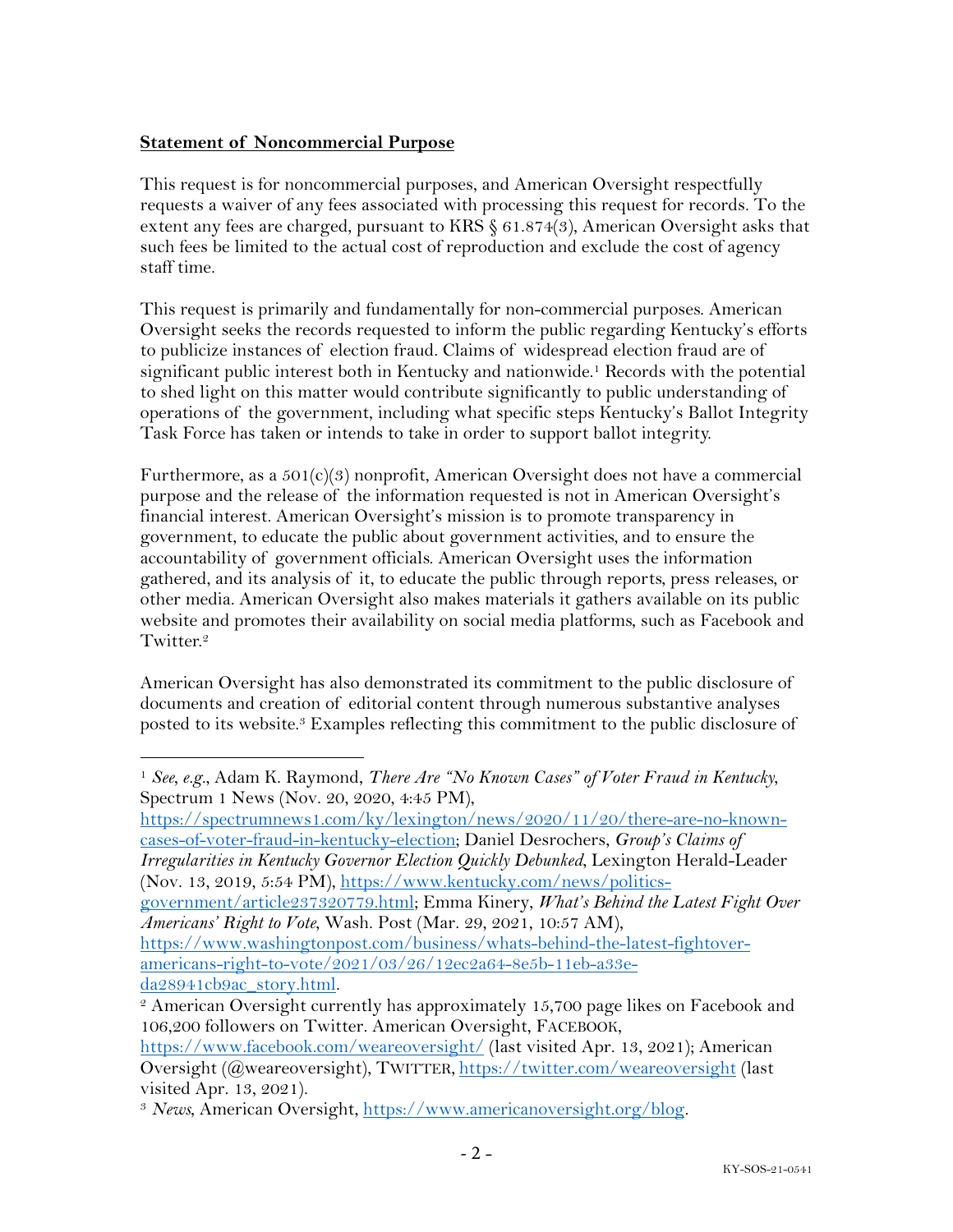documents and the creation of editorial content include the posting of records related to the organization's investigations into misconduct and corruption in state governments; <sup>4</sup> the posting of records related to an ethics waiver received by a senior Department of Justice attorney and an analysis of what those records demonstrated regarding the Department's process for issuing such waivers;<sup>5</sup> posting records received as part of American Oversight's "Audit the Wall" project to gather and analyze information related to the administration's proposed construction of a barrier along the U.S.-Mexico border, and analyses of what those records reveal;<sup>6</sup> posting records regarding potential self-dealing at the Department of Housing & Urban Development and related analysis;7 posting records and analysis relating to the federal government's efforts to sell nuclear technology to Saudi Arabia;<sup>8</sup> and posting records and analysis regarding the Department of Justice's decision in response to demands from Congress to direct a U.S. Attorney to undertake a wide-ranging review and make recommendations regarding criminal investigations relating to the President's political opponents and allegations of misconduct by the Department of Justice itself and the Federal Bureau of Investigation.9

# **Guidance Regarding the Search & Processing of Requested Records**

In connection with its request for records, American Oversight provides the following guidance regarding the scope of the records sought and the search and processing of records:

■ Please search all locations and systems likely to have responsive records, regardless of format, medium, or physical characteristics. For instance, if the request seeks "communications," please search all locations likely to contain communications, including relevant hard-copy files, correspondence files, appropriate locations on hard drives and shared drives, emails, text messages or

<sup>4</sup> *State Investigations*, American Oversight, https://www.americanoversight.org/states. <sup>5</sup> *DOJ Records Relating to Solicitor General Noel Francisco's Recusal*, American Oversight, https://www.americanoversight.org/document/doj-civil-division-response-noelfrancisco-compliance; *Francisco & the Travel Ban: What We Learned from the DOJ Documents*, American Oversight, https://www.americanoversight.org/francisco-thetravel-ban-what-we-learned-from-the-doj-documents.

<sup>6</sup> *See generally Audit the Wall*, American Oversight,

https://www.americanoversight.org/investigation/audit-the-wall; *see, e.g.*, *Border Wall Investigation Report: No Plans, No Funding, No Timeline, No Wall*, American Oversight, https://www.americanoversight.org/border-wall-investigation-report-no-plans-no-

funding-no-timeline-no-wall. 7 *Documents Reveal Ben Carson Jr.'s Attempts to Use His Influence at HUD to Help His Business*, American Oversight, https://www.americanoversight.org/documents-revealben-carson-jr-s-attempts-to-use-his-influence-at-hud-to-help-his-business. 8 *Investigating the Trump Administration's Efforts to Sell Nuclear Technology to Saudi* 

*Arabia*, American Oversight, https://www.americanoversight.org/investigating-thetrump-administrations-efforts-to-sell-nuclear-technology-to-saudi-arabia. 9 *Sessions' Letter Shows DOJ Acted on Trump's Authoritarian Demand to Investigate Clinton*,

American Oversight, https://www.americanoversight.org/sessions-letter.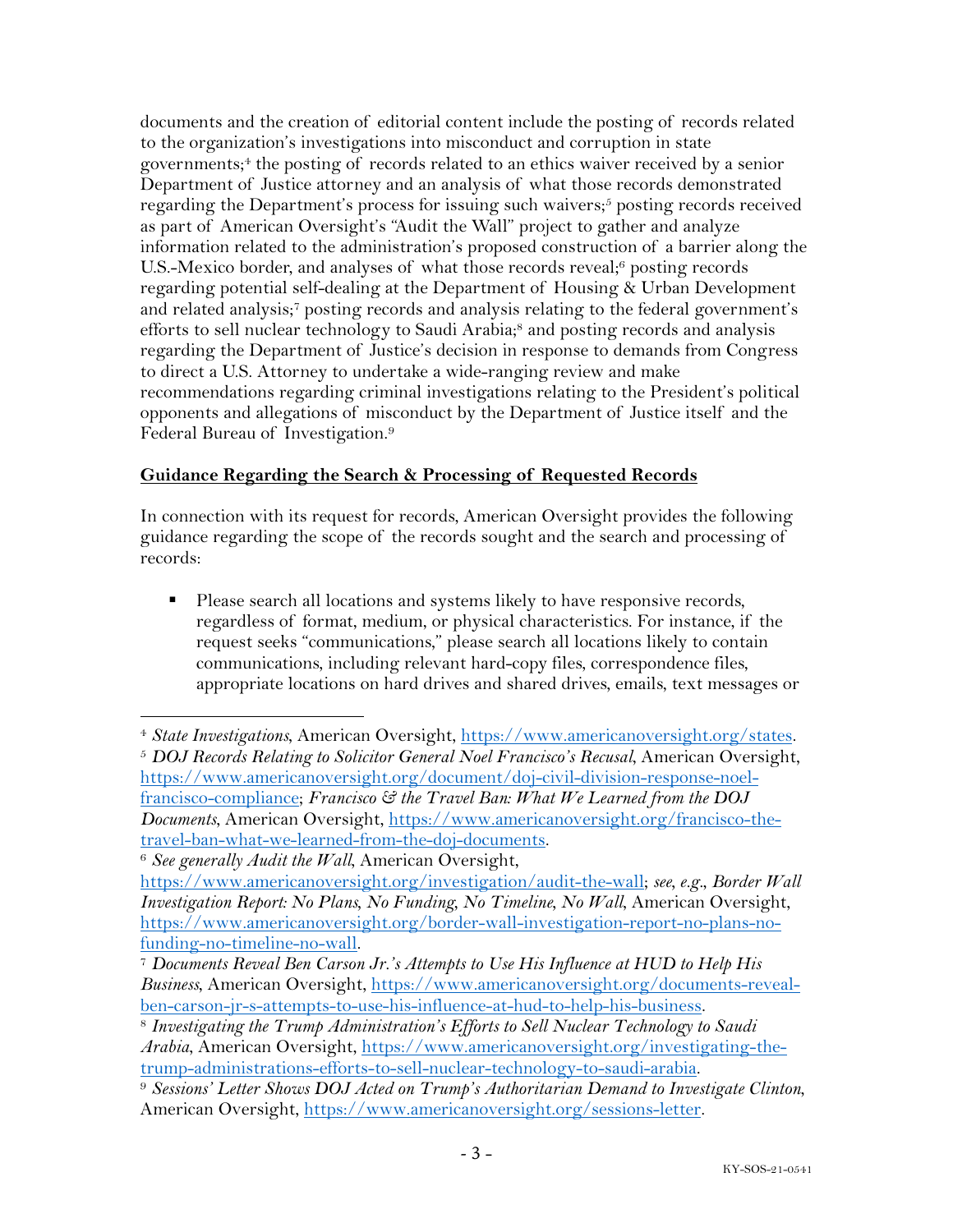other direct messaging systems (such as iMessage, WhatsApp, Signal, or Twitter direct messages), voicemail messages, instant messaging systems such as Lync or ICQ, and shared messages systems such as Slack.

- § In conducting your search, please understand the terms "record," "document," and "information" in their broadest sense, to include any written, typed, recorded, graphic, printed, or audio material of any kind. We seek records of any kind, including electronic records, audiotapes, videotapes, and photographs, as well as letters, emails, facsimiles, telephone messages, voice mail messages and transcripts, notes, or minutes of any meetings, telephone conversations or discussions.
- Our request for records includes any attachments to those records or other materials enclosed with those records when they were previously transmitted. To the extent that an email is responsive to our request, our request includes all prior messages sent or received in that email chain, as well as any attachments to the email.
- Please search all relevant records or systems containing records regarding agency business. Do not exclude records regarding agency business contained in files, email accounts, or devices in the personal custody of your officials, such as personal email accounts or text messages.
- In the event some portions of the requested records are properly exempt from disclosure, please disclose any reasonably segregable non-exempt portions of the requested records. *See* KRS § 61.878(4). If a request is denied in whole, please state specifically why it is not reasonable to segregate portions of the record for release.
- Please take appropriate steps to ensure that records responsive to this request are not deleted by the agency before the completion of processing for this request. If records potentially responsive to this request are likely to be located on systems where they are subject to potential deletion, including on a scheduled basis, please take steps to prevent that deletion, including, as appropriate, by instituting a litigation hold on those records.

# **Conclusion**

If you have any questions regarding how to construe this request for records or believe that further discussions regarding search and processing would facilitate a more efficient production of records of interest to American Oversight, please do not hesitate to contact American Oversight to discuss this request. American Oversight welcomes an opportunity to discuss its request with you before you undertake your search or incur search or duplication costs. By working together at the outset, American Oversight and your agency can decrease the likelihood of costly and time-consuming litigation in the future.

Where possible, please provide responsive material in an electronic format by email. Alternatively, please provide responsive material in native format or in PDF format on a